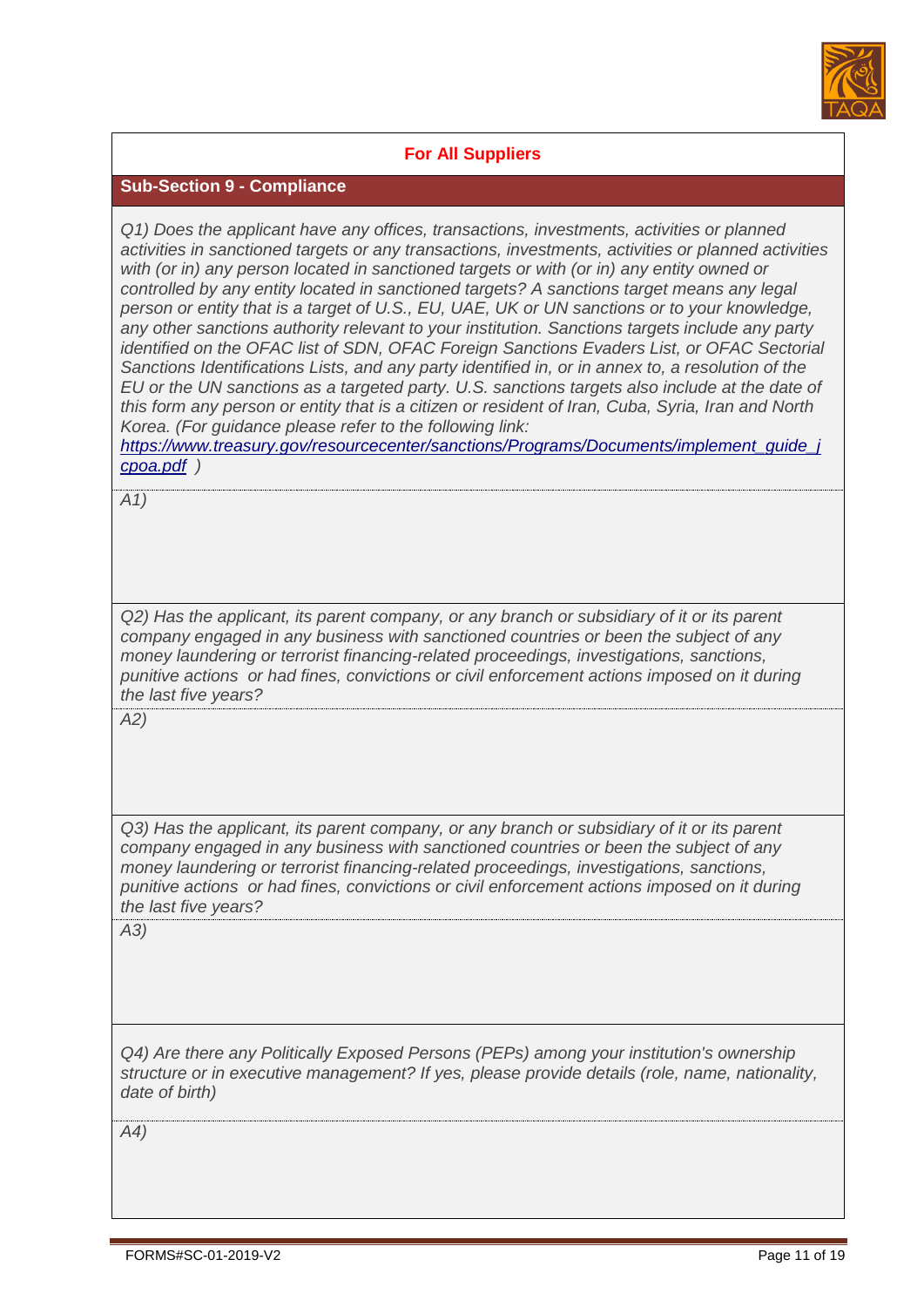

*Q5) Has the applicant, its parent company, or any branch or subsidiary of it or its parent company, to the best of their knowledge after due and proper enquiry, been the subject of any investigation, indictment, penalty, fine, conviction or civil enforcement action related to terrorism financing or breach of sanctions in the past seven years? A5) Q6) Has the applicant its parent company, or any branch or subsidiary of it or its parent company had any Contracts suspended/terminated in the last five years YES / NO lf "YES", provide details: A6) Q7) Does applicant's organization offer a warranty on its goods or services? (If yes for how long) A7) Q8) What level of professional indemnity insurance does the applicant obtain? (for applicants registering as service providers) A8) Q9) Is the applicant's company currently involved in any legal proceeding or arbitration related to the applicant's business activities? If yes, please specify. A9) Q10) Does the applicant know any TAQA employees or directors on a personal basis (friend, relative)* other than the professional relationship the applicant is having with TAQA? If yes, *please mention the name(s): A10)*